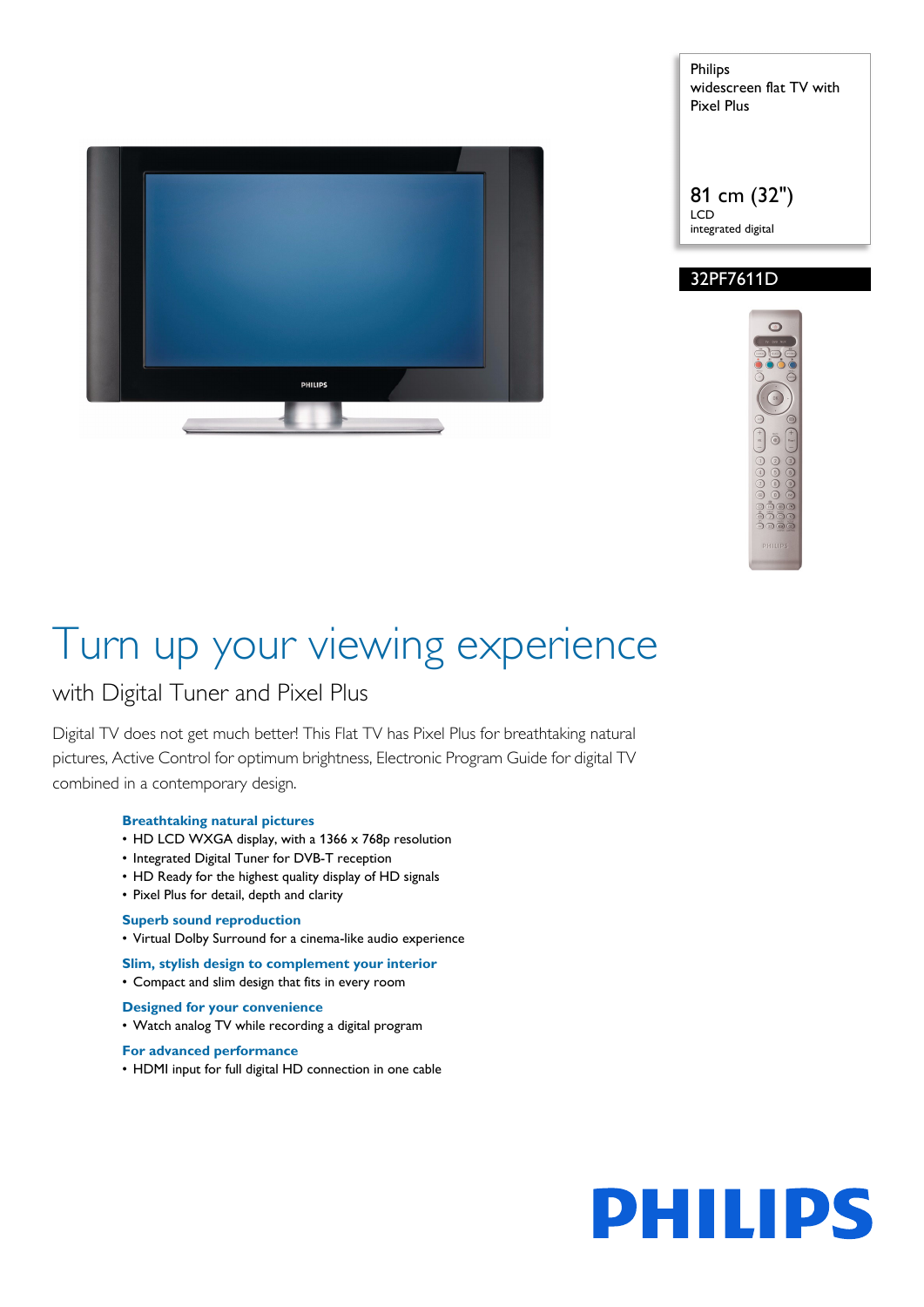# **Highlights**

#### **LCD WXGA display, 1366 x 768p**

This WXGA display with state-of-the-art LCD screen technology gives you widescreen HD resolution of 1366 x 768p pixels. It produces brilliant flicker-free progressive scan pictures with optimum brightness and superb colors. This vibrant and sharp image will provide you with an enhanced viewing experience.

#### **Integrated Digital DVB-T tuner**

The integrated Digital DVB-T tuner lets you receive digital terrestrial TV without an additional set top box. Enjoy quality TV clutter free.

#### **HD Ready**

Enjoy the exceptional picture quality of High Definition pictures and be fully prepared for HD sources like HDTV settop box or Blu-ray disc. HD Ready is a protected label that offers picture quality beyond that of progressive scan.

It conforms to strict standards laid out by EICTA to offer a HD screen that displays the benefits of resolution and picture quality of a High Definition signal. It has a universal connection for both analog YPbPr and uncompressed Digital connection of DVI or HDMI, supporting HDCP. It can display 720p, and 1080i signals at 50 and 60Hz.

#### **Pixel Plus**

Pixel Plus is a digital picture processing technology that increases the number of lines and the number of pixels. The result is razor sharp pictures with incredible detail and depth, every time from any source.

### **Virtual Dolby Surround**

Virtual Dolby Surround is a processing technology for enhancing surround sound effects. It will create the sensation of Dolby Pro Logic without the necessity of additional rear speakers. You become totally immersed in your television experience.

#### **Watch analog, record digital**

Watch analog TV while recording a digital program

#### **HDMI input**

HDMI makes an uncompressed digital RGB connection from the source to the screen. By eliminating conversion to an analog signal, it delivers an unblemished image. The nondegraded signal reduces flicker and leads to a clearer picture. HDMI intelligently communicates the highest output resolution with the source device. The HDMI input is fully backward compatible with DVI sources but includes digital audio. HDMI uses HDCP copy protection.











HOMI